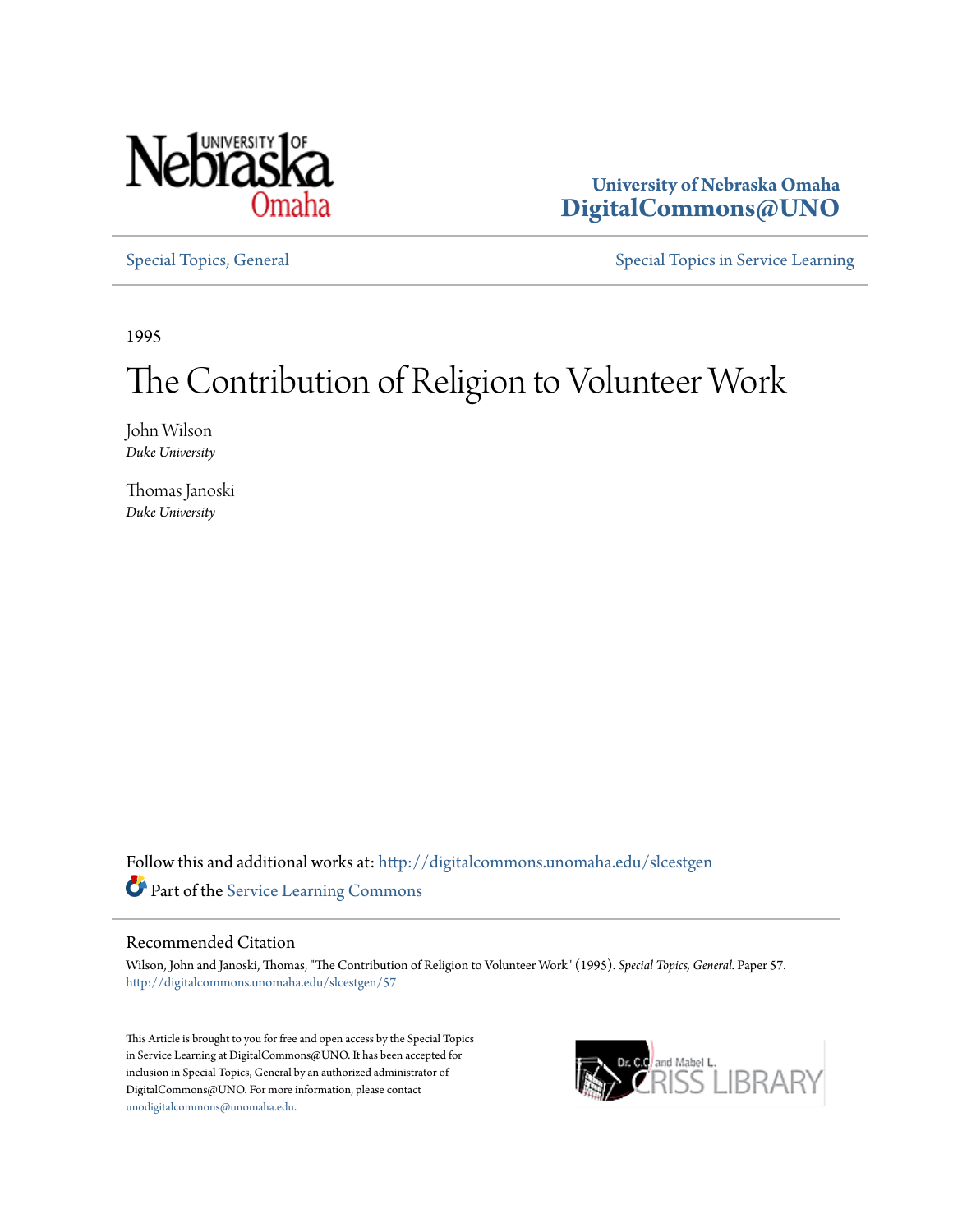# **The Contribution of Religion to Volunteer Work**

John Wilson $\dagger$ Thomas Janoski *Duke University* 

> *The connection between church membership, church activism, and volunteering is explored using a three-wave panel study of young adults. Volunteering to help others solve community problems is more likely among members of churches that emphasize this-worldly social concerns, especially among those socially involved in these churches. Among Catholics, the connection between church involvement and volunteering is formed early and remains strong. Among liberal Protestants, the connectian is made only in middle age. Amang moderate and conservative Protestants there is little connection at* alL *Conservative Protestants who attend church regularly are less likely to be involved* in secular volunteering and more likely to be involved in volunteering for church-related work. The results suggest caution in generalizing about the connection between religious preference or involvement, *and volunteering because this connection depends on the theological interpretation of volunteering and the significance attached* to *frequent church attendance.*

The issue of religion's contribution to volunteerism has lately received a lot of scrutiny. Volunteerism is the name given to that set of activities in which people engage, usually without pay, on behalf of others in need, such as assisting the elderly, providing staff assistance for neighborhood groups, or coaching Little League. Disillusionment with big government and continued distrust of the market to meet social needs has drawn attention to the contribution that might be made by voluntary labor. This, in tum, generates scholarly interest in the social roots of volunteerism. What induces people to give their time to those organiza·· tions that can neither impel commitment nor buy loyalty?

There is a lot of evidence to suggest that those who volunteer tend to have more "human capital" such as income, occupational standing, property, and education (Hodgkinson and Weitzman 1992:59; Pearce 1993:65). Human capital not only increases people's "stake" in the community but also provides the resources that volunteering often demands. However, self-interest is by no means the only reason people volunteer. People give because they consider it their duty to do so. Volunteering "helps individuals remain true to their conception of self and allows the expression of deeply held values ... " (Clary and Snyder 1991:125). An important source of values of benevolence in Western cultures is

t *Correspondence should be addressed* to *John Wilson, Department of Sociology, Dulce University, Durham, NC 27708.*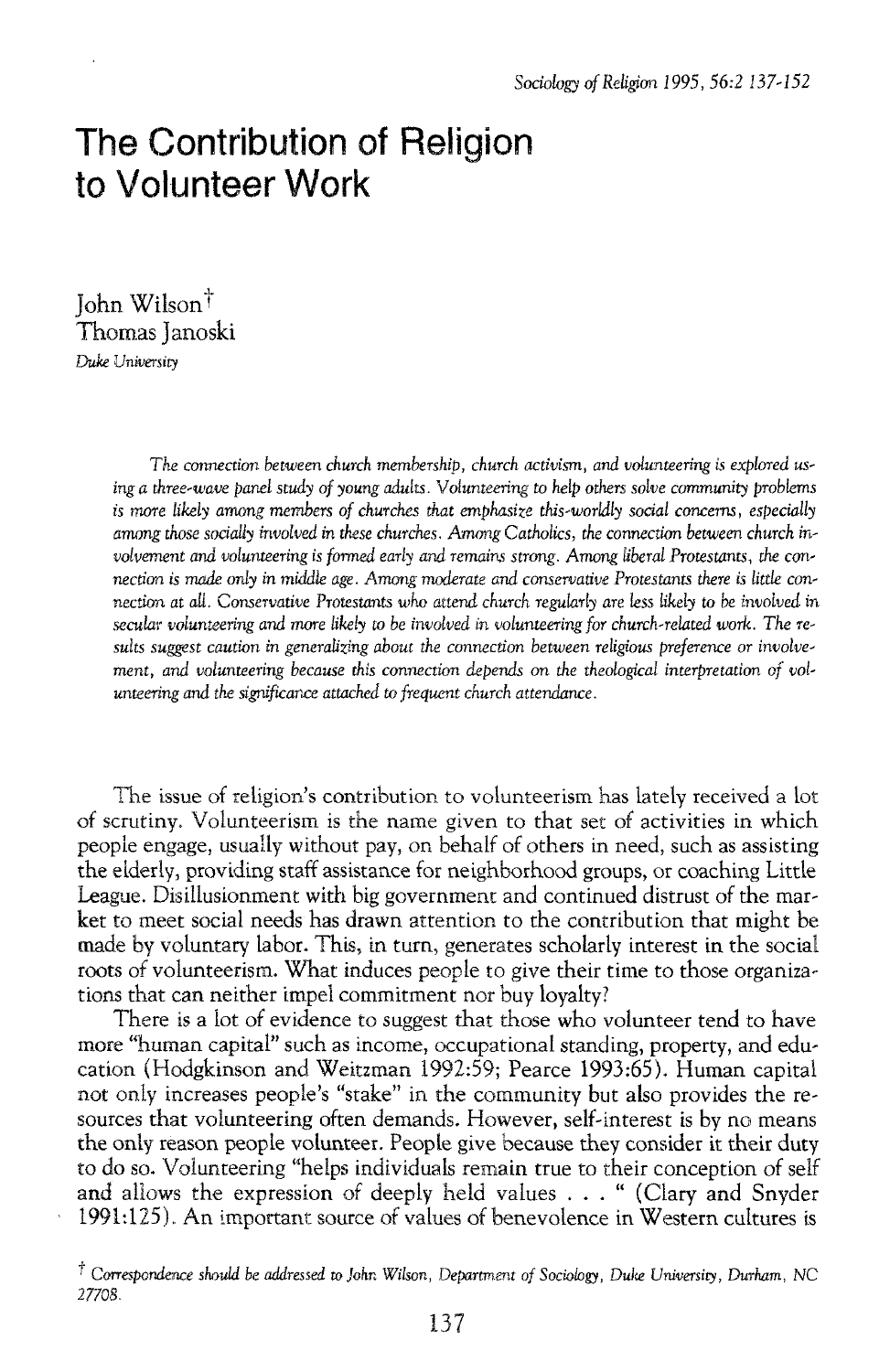religion: Most religions "encourage altruistic values and behavior" (Fischer and Schaffer 1993:60). It therefore comes as no surprise that "[t]hroughout much of our history, religion and giving have been closely linked ... " (Wuthnow 1990:3 ). Hence the current interest in the contribution religion might be mak, ing to creating a "thousand points of light."

Not all religious bodies emphasize volunteering to the same degree. Wuthnow (1991:322) finds that "By a margin of 35 percent to 26 percent, Protestants were more likely than Catholics to be currently involved in charita, ble and other social service activities." Jews, especiatly those belonging to the more liberal Reform denomination, have a strong tradition of service to the community, while ethnic Jews "lacking denominational identification are much less active in general community voluntary associations" (Lazerwitz and Harrison 1979:662).

Considerable variation in volunteering is also found within the Protestant tradition. Liberal denominations (e.g., United Church of Christ, Unitarian, Presbyterian, Episcopalian) are associated with "social activism" while "the social identity of evangelicals is ... oriented towards ... saving souls" (Mock 1992:21). Liberal congregations are at least twice as likely as very conservative congregations to participate in or support programs for battered women, abused children, pregnant teenagers, migrants or refugees, and foster care, with some, what smaller differences for day-care programs for the elderly, tutoring, international peace and economic development, adult education, and higher education (Hodgkinson et al. 1988). Nearly two,thirds of liberal congregations support volunteer work in the area of "community development" compared to one-third of the very conservative congregations. At the individual level, Hoge et al. (1978:45) report "a significant and negative relationship between beliefs in scriptural authority ... and social action": More conservative Protestants give priority to evangelism. Gallup poll data reveal denominational differences in what people define as the "top priority for Christians." Only 8 percent of Southern Baptists give top priority to "Support causes to improve the entire community," compared to 15 percent of Methodists (Gallup and Castelli 1987:22). Conservative Protestants are taught to interpret biblical teachings on stewardship and charity in highly spiritual terms - as assisting the individual to "get right with God." Glock and Stark (1965:106) found that "Doing good for others" was an "absolutely necessary" requirement for salvation for 58 percent of the Congregationalists interviewed but only 29 percent of the Southern Baptists. This does not rule out volunteering for more conservative Protestants. It simply suggests that their volunteer work will be concerned more with the maintenance of their church as a spiritual community, and with outreach to non,believers in evangelical work.

Denomination is not the only kind of religious variation in volunteering. Religious congregations are networks of social relations. Involvement in the social life of a congregation increases the degree of integration of the individual into the religious community. It multiplies opportunities to come into contact with others who are already engaged in volunteer work. People who belong to a church but do not attend regularly are also less likely to internalize the norms of the group (White 1968:25). Theological doctrine has a greater impact on people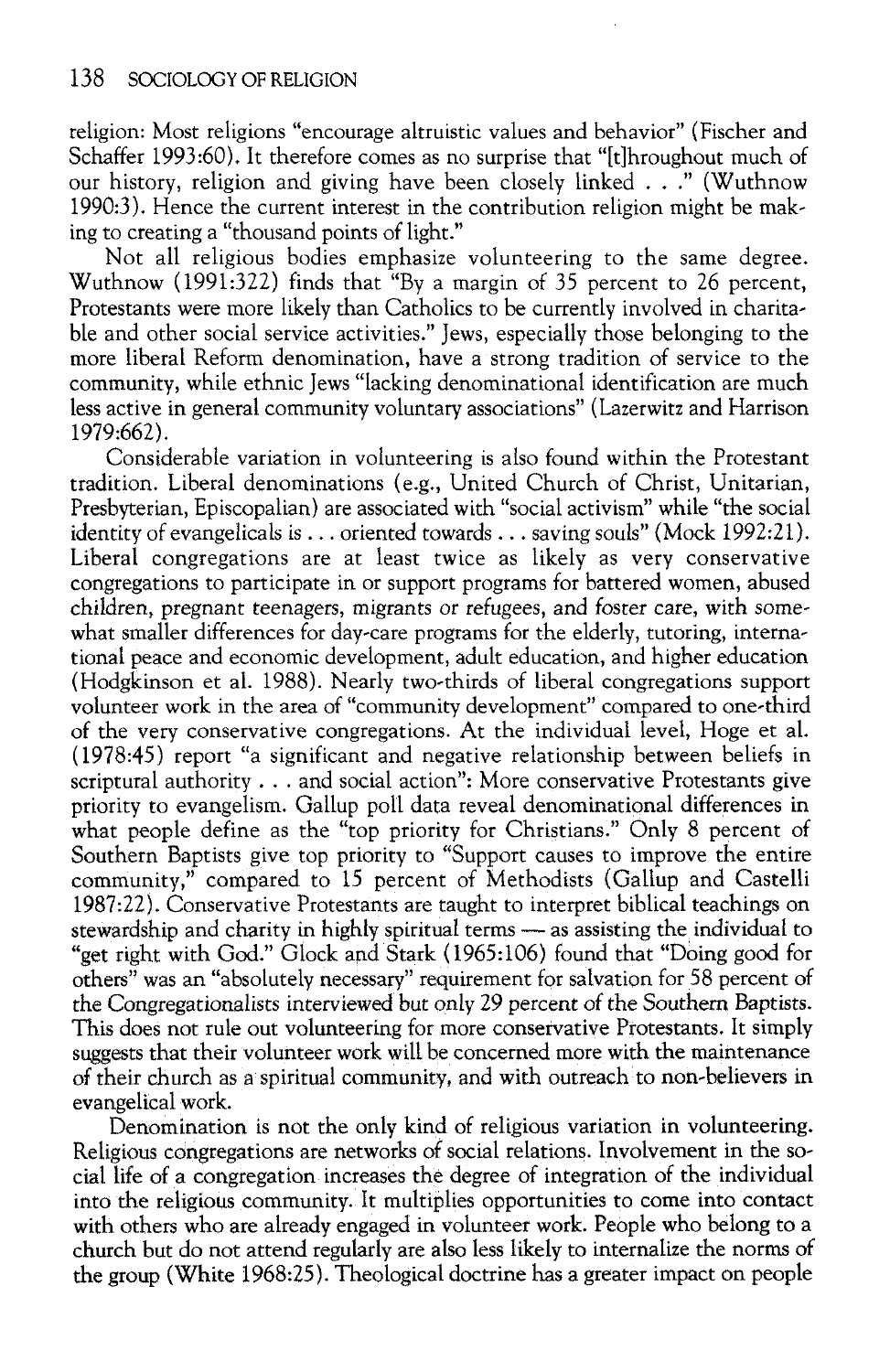who are more involved in the social life of their congregation. Volunteering thus serves what psychologists call a "socially-adjustive function," reflecting "the normative influences of friends, family, and other significant associates who themselves volunteer" (Clary and Snyder 1991:125). In short, religious "preference" is not enough to enforce obligations: "The single best predictor of individual giving is whether or not the person attends weekly religious services" (Watt 1991:260).1

A number of predictions can thus be made about the influence of religion on volunteering.

( i) People raised by religious parents will be more likely to volunteer than people raised by parents who are not religious.

(ii) Members of denominations that emphasize this-worldly concerns will be more likely to volunteer than members of denominations that emphasize "other-worldly" concerns.

(iii) The more church members are active in their congregations, the more likely are they to volunteer.

(iv) Activism in more this-worldly denominations is more likely to encourage volunteering than activism in other-worldly denominations.

The fourth hypothesis is a corollary of hypotheses two and three. Indeed, it is open to question whether active membership in other-worldly denominations actually poses an obstacle to secular forms of volunteering because of the amount of time and energy devoted to church maintenance and evangelism (Iannaccone 1994 ). If this is true, church activism may not so much affect the overall level of volunteer work as the type of work for which people volunteer. We will explore this possibility in this paper by looking at different types of volunteer work and asking if activism in conservative Protestant denominations is more strongly related to one type than another.

We test our hypotheses by taking a sample of people who have reached middle age, when volunteering peaks (Fischer and Schaffer 1993:17; Hayghe  $1991:18$ ). We try to account for variations in volunteering by religious background, early socialization into volunteering, current religious denomination, and religious participation, hoiding constant human. capital and life-course factors that also affect volunteerism, such as education, occupational prestige, and parental status (Clary and Snyder 1919:128).

#### **METHODS**

Ouranalytical design assumes that there are multiple "paths" from religious background to volunteering in middle age. Parental religiosity might have an immediate impact on the likelihood of children volunteering, in which case it will show up soon, in adolescence and early adulthood. This, in turn, will increase the likelihood of volunteering in middle age. Looking back from the vantage point of middle age, current volunteering is the result of earlier volunteering,, which is the result of religious background. However, there is a more direct

 $<sup>1</sup>$  The average hours volunteered per week rises from 1.6 for those who do not attend church to 3.4 for</sup> those who attend church weekly (Hodgkinson and Weitzman 1992:162).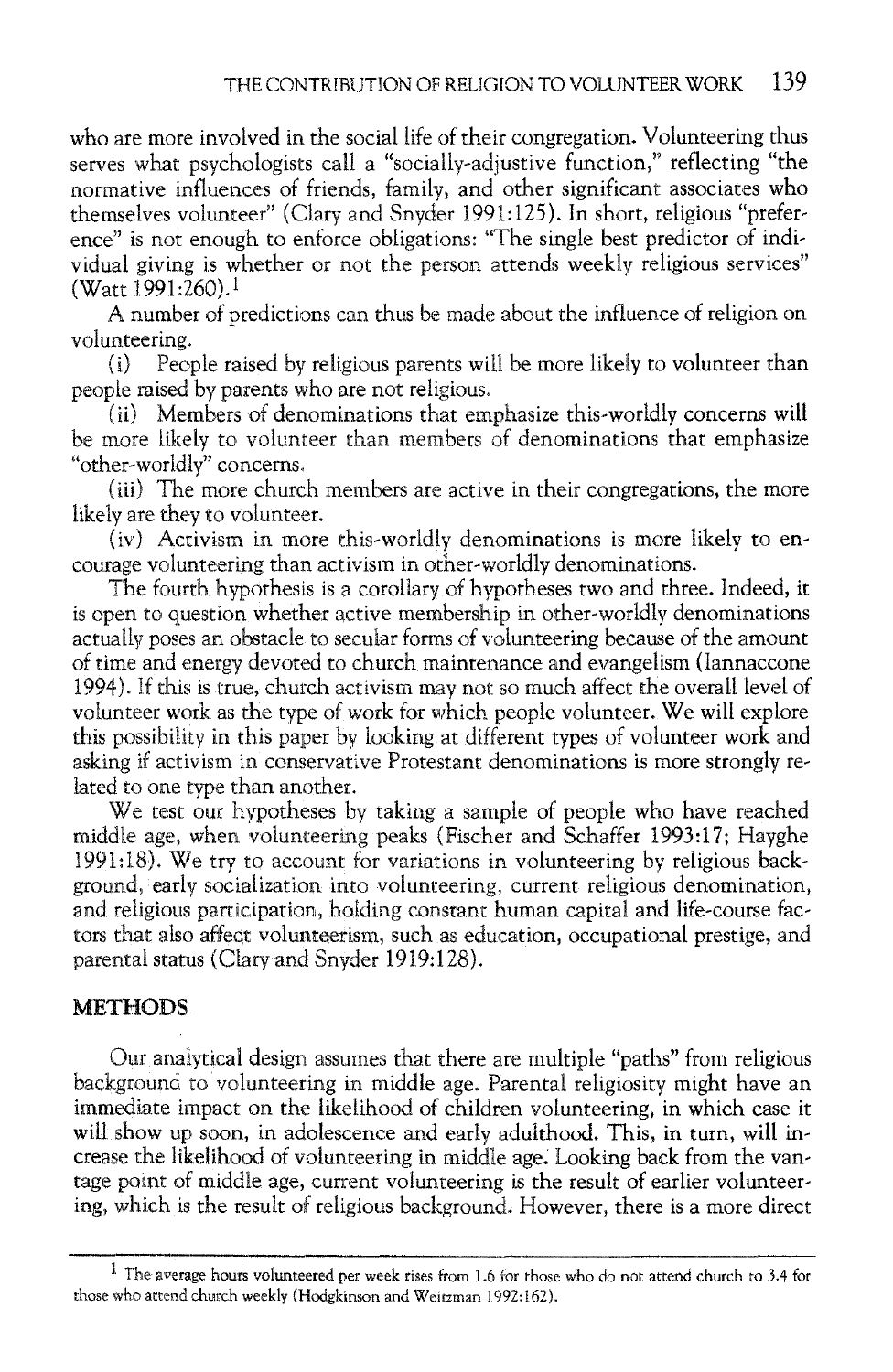path from religious background to middle age volunteering. Religious parents tend to have children who are more active in the church. Those religious chil~ dren might then, in middle age, be more likely to volunteer, regardless of whether or not they began volunteering early in life.

Our hypotheses predict that the impact of church involvement will vary by denomination. We therefore first examine differences in volunteering across lev~ els of church attendance within four denominational categories, for people in the early adult years (age 26) and for people in middle age (age 35). We then construct causal models to estimate volunteering in middle age. We look first at the predictors of early adult volunteering, using parental religiosity and a proxy measure of adolescent volunteering. In this same model, we also test for an association between volunteering and religious participation in early adulthood.2 We then look at the impact of middle age religion on any change in the amount of volunteering between age 26 and age 35. In this second model, we control for volunteering in early adulthood because volunteer work is something of a habit (Fischer and Schafer 1993:12). We are therefore estimating changes in the level of volunteering brought about by middle age religion. Finally, we enter educa~ tional achievement and occupational status into the model, as well as a measure of parental status. Because our theory assumes that the relation between social integration into the church and volunteering differs by theological doctrine, we perform separate analyses for different denominational categories.

Since the analytical design calls for measures of volunteering at more than one point in time and requires a distinction to be made between early and late religious influences, panel data are preferable. This study uses the three~wave Youth-Parent Socialization Panel Study, collected by the Survey Research Center at the University of Michigan (Jennings and Niemi 1981). The first wave of interviews was conducted in 1965, when the respondents were high school se~ niors; the second wave of interviews occurred in 1973, when most respondents were twenty~six years old, and the third in 1982, when most respondents were thirty~five years old. A randomly selected parent of each student was also inter~ viewed in each wave. To circumvent attrition problems, we created a subset of these data contaiaing only students who were interviewed in all three waves and who had at least one parent interviewed in both of the first two waves  $[n = 924]$ .

The Youth-Parent Socialization Panel Study contains items questioning the respondent's participation in volunteer work in 1973 and in 1982. It also contains questions on religious affiliation, church attendance, and participation in church-related organizations in all three waves. Identical questions are asked of the parent interviewed. With these data it is possible to examine the effect of parental religiosity on the respondent's initiation into volunteering, and the effect of the respondents' own religious affiliation and church activism on their responses to the volunteer question in 1973; and it is possible to carry through these analyses into 1982, when the respondents have reached middle age. The

 $<sup>2</sup>$  Here we broaden the definition of church involvement to embrace not only church attendance but also</sup> active participation in church-related organizations, following the lead of Hoge and Yang (1994), who found that involvement in church-related organizations and involvement in other voluntary associations in the community tend to go together. We construct a church activism measure combining the respondent's score on church attendance and participation in church related organizations.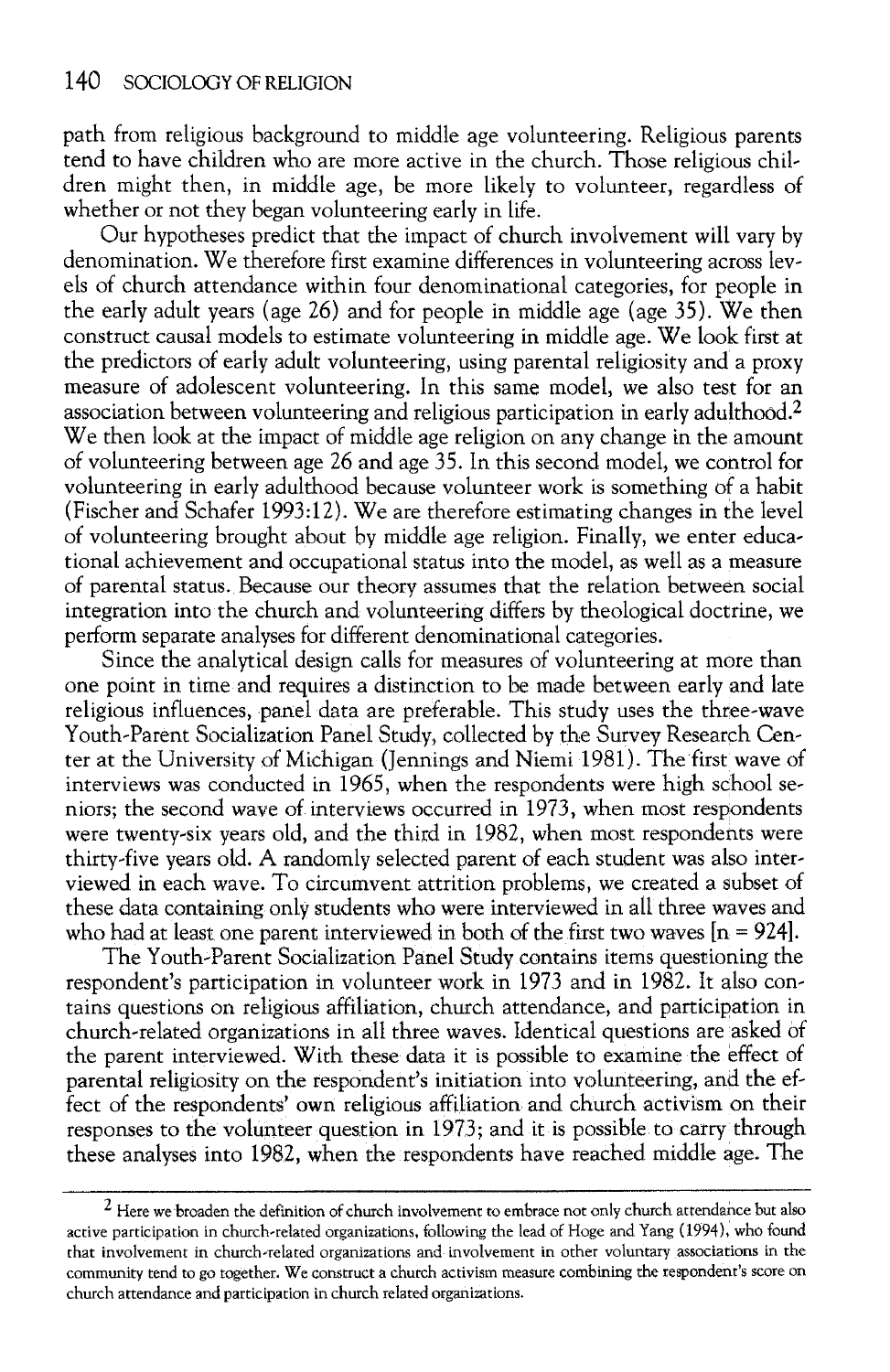survey also contains data on human capital variables such as education, income, and occupational status, as well as information on marital status and number of children.

#### *Variables*

Parent's church attendance. In the first wave of the Youth-Parent Socialization Study both parents were interviewed in some cases, the mothers only in some cases, and the fathers only in some cases. We therefore constructed a single "parent" variable, consisting of the mother's report of attendance when she was interviewed, the father's report of attendance when he was interviewed. We averaged scores when both were interviewed. The parent's frequency of church attendance measure ranges from  $1 =$  never to  $5 =$  weekly.

Student's high school social participatior,. This measure was derived from a number of questions put to the high school. seniors concerning the level of their participation, if any, in a number of high school extra-curricula activities. These included being a member of a school athletic team, schooi band, school debating team, publication board, hobby club, school subject club, occupation club, and neighborhood club. Students were also asked if they had ever run for political office, and we lncluded this in our measure of social participation. Responses were coded 0 for not a member to 3 for a very active member. The social participation index for 1965 was created by summing the scores on these variables.

Church attendance. An item measured student's frequency of church attendance, which we reverse-coded to make high numbers equal more frequent attendance ( $l =$  never,  $2 =$  a few times a year,  $3 =$  once or twice a month,  $4 =$  almost every week,  $5$  = weekly). In the 1973 wave, this question was not asked of those who indicated no religious preference.

Church activism. An index consisted of combined scores from two items, the first measuring extent of participation in church-related organization ( $0 =$ not a member,  $1 =$  member but not active,  $2 =$  fairly active member,  $3 =$  very active member), the second measuring church attendance  $(1 =$  never,  $2 =$ a few times a year,  $3 =$  once or twice a month,  $4 =$  almost every week,  $5 =$  weekly). Respondents scored 1 on the activism index if they reported 1, 2 or 3 on the church attendance item and 0 to 1 on the participation in church-related organization measure, otherwise they received a score of 2.

Denominational category. The original 99 denominational codes, as reported in 1965, were collapsed into fourteen for the purposes of comparing mean volunteering rates and into five for the multivariate analysis stage. Liberal Protestants = Presbyterian, United Church of Christ (Congregationalist), Episcopal, Unitarian; Moderate Protestant = Methodist, Disciples, Lutheran; Conservative Protestant = Baptist, Mormon, Christian, Pentecostal. "Other" is a residual category, Catholic includes all forms of catholicism, and the fifth category is no religious affiliation.

Volunteerism. An index of student's responses to a questionnaire item was asked first in 1973 and repeated in 1982. "Have you ever worked with others to solve some community problem?" Two mentions were allowed in 1973 and three mentions were allowed in 1982. Scores range from 0 to 2 in 1973 and 0 to 3 in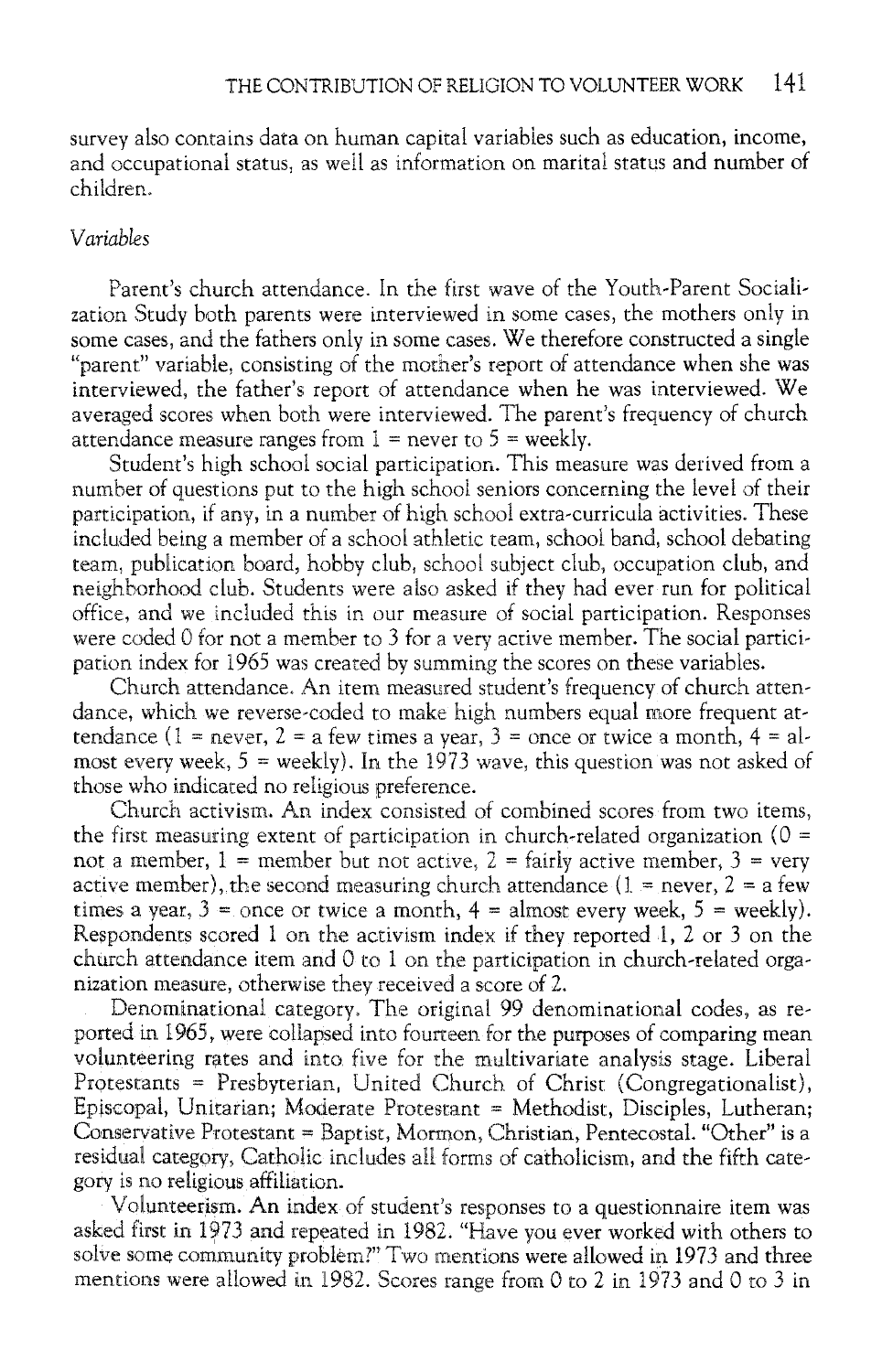1982. In 1982 a new question on volunteerism was added to the survey. This question asked: "Apart from any work for which you receive pay, do you do any volunteer work, or not?" Responses were coded into "types of groups, organizations, and programs." Among the types was included "church-connected groups" (e.g., ladies' group, church bingo, church nursery). Respondents were given three opportunities to mention "volunteer work" they did. We therefore coded this variable in the same manner as the "community problems" question, giving it a range of 0-3. Not asked in 1973, the "volunteer work" question is unusable in the causal models we construct. However, since it avoids any reference to solving community problems and provides a "prompt" for church-related volunteering, it is a crude measure of more "sacred" as opposed to secular volunteering.

Occupational status. Occupation was coded in different ways, depending on the year of the survey. To achieve consistency and to make comparisons and correlations feasible, we converted all occupational codes into the Duncan SES code for 1970. The code runs from 1 to 99.

Education. Level of education was measured in years of schooling, ranging from 12 to 21.

Parental status. Number of children ranging from 0 to 6 was used.

# **RESULTS**

In 1973 respondents were given two chances to mention a volunteer activity. Seventy-three percent made no mention; 22 percent mentioned one and 5 percent mentioned two. In 1982 respondents were given three chances. Sixtyfour percent made no mention; 27 percent mentioned one; 7 percent mentioned two and 2 percent mentioned three. Thus, only about one quarter of the young adults interviewed in 1973 were doing volunteer work. The proportion of respondents mentioning at least one volunteer activity is lower than the 45 percent reported in a 1988 Gallup poll conducted for the Independent Sector (Wuthnow 1991:6), and much lower than the 51 percent reported in a follow-up survey in 1991 (Hodgkinson and Weitzman 1992:45). Some of this discrepancy might be accounted for by the age of the respondents in 1973; early adulthood is not a prime time for volunteering. But since the second wave in 1982 caught people in their peak period of volunteering activity, age cannot account for all the discrepancy between the surveys, for the proportion reporting at least one volunteer activity in our data set has only risen to 36 percent. Another possibility might be that rates of volunteering had risen between 1982 and 1988 (andreports of philanthropic activity in the 1980s would seem to back this up), but the increase necessary to bring this about is too steep to be plausible. Another possibility is that the Gallup question encouraged more positive responses, since it prompted respondents with a list of organizations for which they might possibly have volunteered. The Gallup question was also more general, since it did not identify "community problems" as the target of volunteering. Both of these differences in question wording could help account for the larger numbers reporting volunteer activity in the Gallup surveys.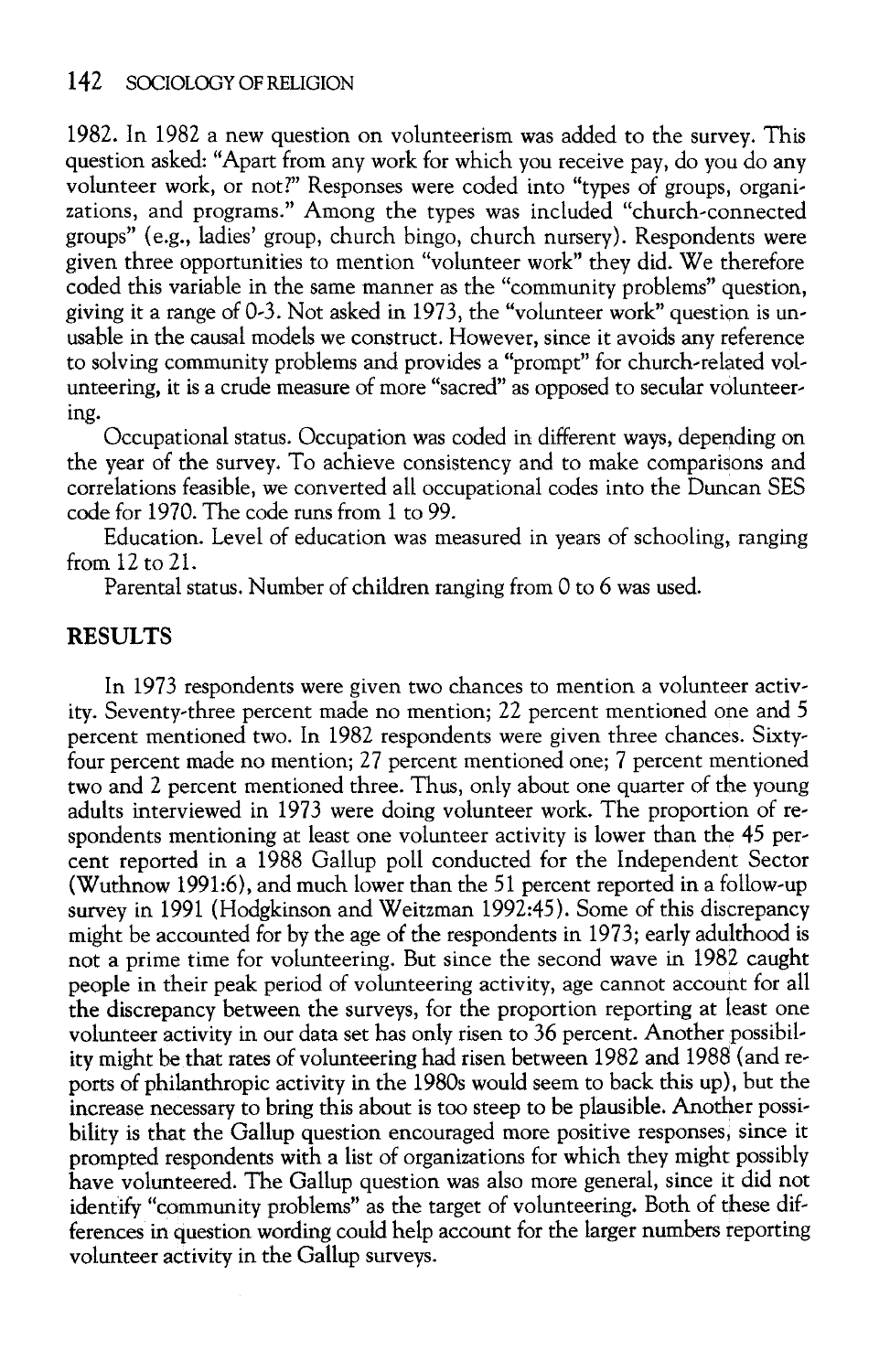#### *Denominational Differences*

Table 1 reports mean differences in volunteering across religious denominations (including the non-affiliated).

| $m_{\rm{eff}}$ $\sim$ $m_{\rm{eff}}$ $\sim$ $m_{\rm{eff}}$ , $\sim$ $m_{\rm{eff}}$ $\sim$ $m_{\rm{eff}}$ $\sim$ $m_{\rm{eff}}$ $\sim$ $m_{\rm{eff}}$ $\sim$ $m_{\rm{eff}}$ |     |      |                  |         |  |
|----------------------------------------------------------------------------------------------------------------------------------------------------------------------------|-----|------|------------------|---------|--|
|                                                                                                                                                                            |     | 1973 | 1982             |         |  |
|                                                                                                                                                                            | n   | Mean | $\boldsymbol{n}$ | Mean    |  |
| Liberal Protestant                                                                                                                                                         |     |      |                  |         |  |
| Episcopalian                                                                                                                                                               | 20  | .50  | 26               | .50     |  |
| Presbyterian                                                                                                                                                               | 56  | .39  | 61               | .50     |  |
| Unitarian                                                                                                                                                                  | 6   | .33  | 5                | $.00\,$ |  |
| United                                                                                                                                                                     | 30  | .40  | 23               | .61     |  |
| Moderate Protestant                                                                                                                                                        |     |      |                  |         |  |
| Lutheran                                                                                                                                                                   | 54  | .20  | 57               | .44     |  |
| Methodist                                                                                                                                                                  | 103 | .26  | 106              | .59     |  |
| <b>Conservative Protestant</b>                                                                                                                                             |     |      |                  |         |  |
| Baptist                                                                                                                                                                    | 171 | .27  | 175              | .38     |  |
| Christian                                                                                                                                                                  | 13  | .23  | <sup>8</sup>     | .62     |  |
| Mormon                                                                                                                                                                     | 12  | .33  | 13               | .61     |  |
| Pentecostal                                                                                                                                                                | 41  | .32  | 48               | .50     |  |
| Catholic                                                                                                                                                                   | 185 | .41  | 171              | .49     |  |
| Jew                                                                                                                                                                        | 29  | .55  | 34               | .59     |  |
| Other                                                                                                                                                                      | 56  | .34  | 88               | .47     |  |
| None                                                                                                                                                                       | 123 | .26  | 106              | .38     |  |

#### TABLE 1

Mean Differences in Volunteering 1973 and 1982 by Denomination

Young adults provided partial support for the theory that religious affiliation encourages volunteering. People with a religious affiliation were more likely to volunteer than those without — but not all. While Catholics, Jews, and Episcopalians scored much higher on the volunteering index than the unaffiliated, Lutherans, Methodists, Baptists, and Christians scored no higher, and for many others there were minor and statistically insignificant differences. Data from the third wave, in 1982, provided somewhat stronger support for the theory that religious affiliation encourages volunteering, aithough. the low numbers in many of the categories and the low overall rates of volunteering make reliable comparisons difficult. All but the Unitarians volunteered at a rate equal to or above that of the unaffiliated. However, only the difference between the Methodists and the unaffiliated is statistically significant.

The data provide mixed support for the hypothesis that, among church members, denominational differences exist in rates of volunteering. In 1973, Jews were more likely to volunteer than any others, while the means for liberal groups such as Presbyterians, United, and Episcopalians are also higher than for more conservative Protestant groups. Catholics, however, volunteered at about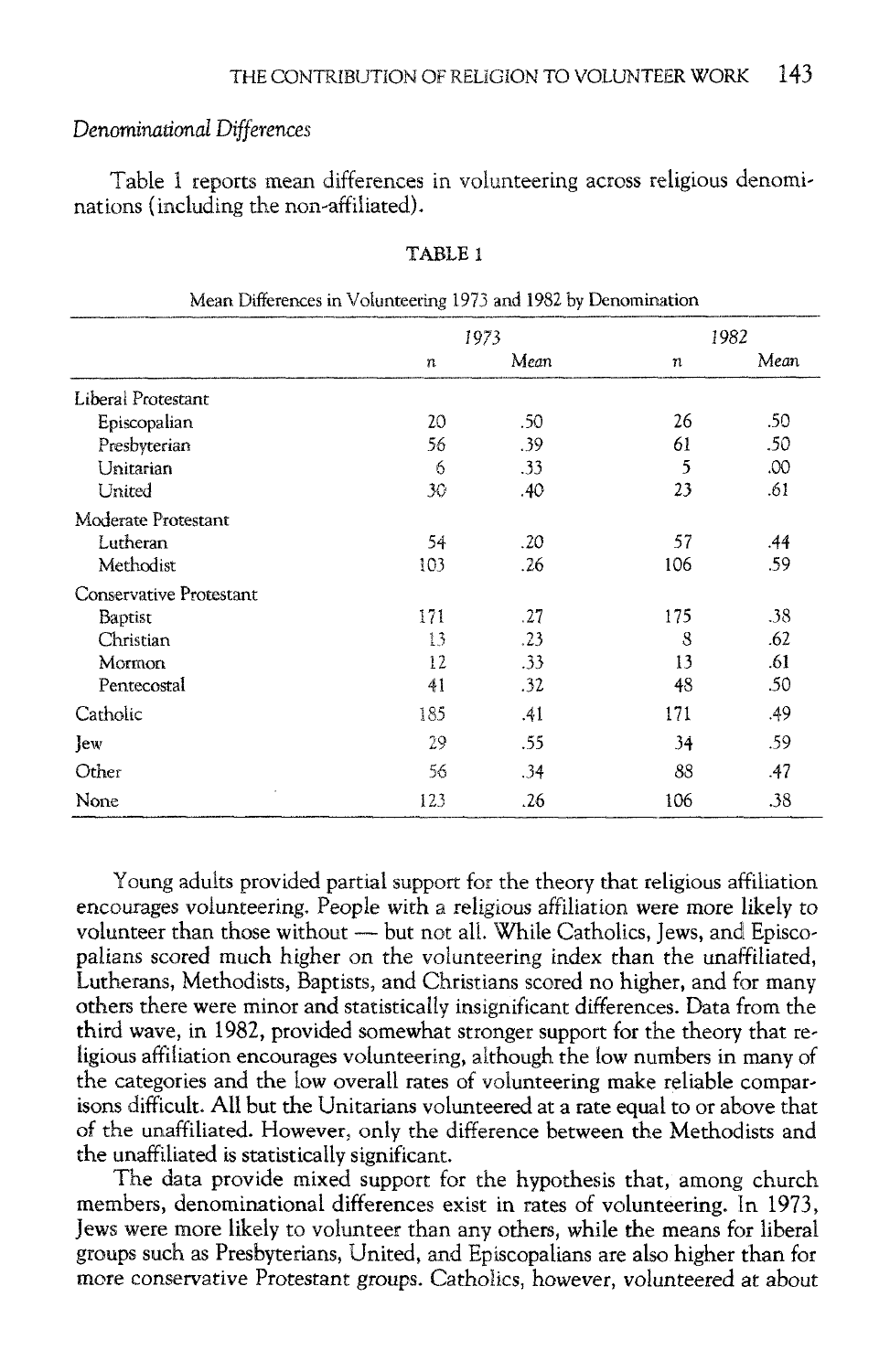the same rate as liberal Protestants, at least when they were young adults. Some of the interfaith differences reported by earlier studies (e.g., Greeley and Rossi 1966; Wuthnow 1991) showing Protestants with higher rates of volunteering than Catholics might therefore be misleading because they fail to distinguish among Protestants. Compared to liberal Protestants, Catholics were no more likely to volunteer. Compared to conservative Protestants, however, they were. While only 8 percent of Southern Baptists gave "top priority" to supporting "causes to improve the entire community," 17 percent of Catholics did so, as did 15 percent of Methodists (Gallup and Castelli 1987:22).

By the 1982 wave, when respondents were middle aged, these denominational differences had all but disappeared. Only the difference between Methodists and Baptists is statistically significant. The numbers in many of the cells in Table 1 are quite small and perhaps significant differences would have emerged with a larger sample, but this is not the first time denominational differences in volunteering have failed to emerge. Clydesdale ( 1990:201) used a question on "volunteer work for a community organization other than a church, such as civic group or charity," which was asked in a 1988 Gallup poll to measure liberal-conservative differences in volunteering. He found that, once volunteering for specifically religious purposes is excluded, "41 percent of the evangelicals volunteered and 38 percent of non-evangelicals volunteered." Mock (1992) asked members of eleven different denominations to say whether or not their congregation was socially active; he found no linear relationship between the theological conservatism of the congregation and social activism. Geographical location of the congregation was much more important.

#### *Church Attendance and Volunteering*

We expected that frequent church attenders would be more likely to volunteer. Table 2 reports mean volunteer scores for all respondents in 1973 and 1982 and mean volunteer scores for separate denominational categories for 1973 and 1982, by frequency of church attendance. In 1973, respondents who indicated no religious preference were not asked the church attendance question. The first column thus reports the volunteer means for various church attendance frequencies for those reporting a religious affiliation in 1973 ( $n = 794$ ).

None of the differences in volunteering by church attendance shown in the first column are statistically significant, although the differences in the mean run in the predicted direction. In the second column, the mean volunteering rate of weekly church attenders is nearly twice that of the non-attenders. This second column, reporting 1982 data, includes those without a religious affiliation. The "never attend" category thus undoubtedly includes many people unaffiliated with a religious denomination. Actual frequency of church attendance, whether it be only a few times a year or every week, did not make much difference to the chances of volunteering, at least for the sample as a whole. The most significant break is between those who never attended and those who attended, a break that overlaps with those who belonged to a church and those who did not. This is why the other columns in the table are important, because they refer to church members only.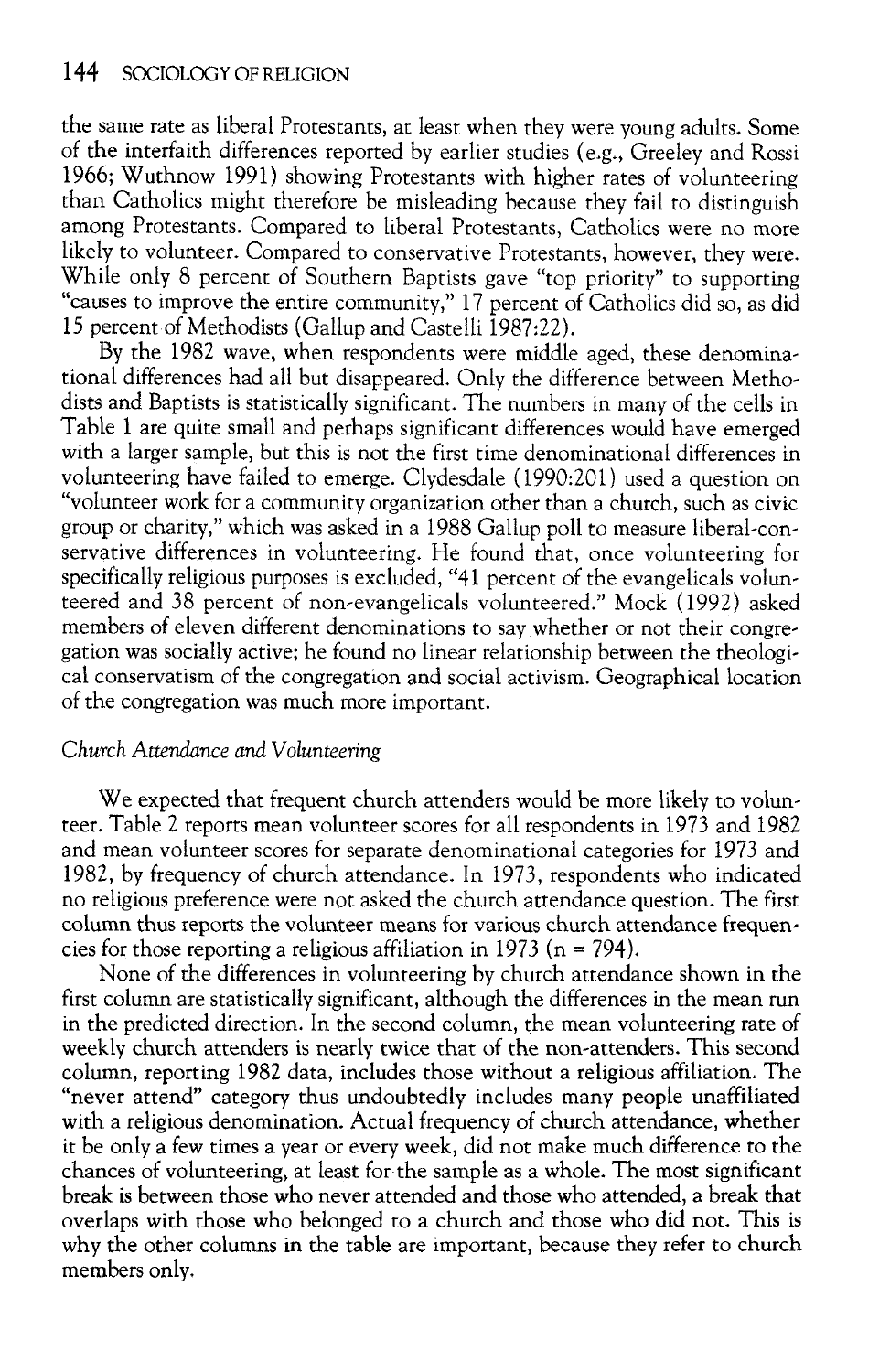#### **TABLE2**

Mean Differences in Volunteering 1973 and 1982 by Level of Church Attendance  $\Xi$ 

| By Denominational Category |      |                                    |      |                                             |      |                                        |                   |                               |                   |                               |
|----------------------------|------|------------------------------------|------|---------------------------------------------|------|----------------------------------------|-------------------|-------------------------------|-------------------|-------------------------------|
| Church<br>Attendance       | 1973 | All<br>1982<br>$n = 794$ $n = 924$ | 1973 | Conservative<br>1982<br>$n = 237$ $n = 244$ | 1973 | Liberal<br>1982<br>$n = 112$ $n = 115$ | 1973<br>$n = 157$ | Moderate<br>1982<br>$n = 163$ | 1973<br>$n = 185$ | Catholic<br>1982<br>$n = 171$ |
| Never                      | .29  | .34                                | .25  | .23                                         | .29  | .25                                    | .28               | .45                           | .23               | .30                           |
| Few times a year           | .28  | .46                                | .21  | .45                                         | .41  | .47                                    | .16               | .51                           | .34               | .41                           |
| Once or twice a month      | .36  | .46                                | .32  | .42                                         | .66  | .38                                    | .28               | .52                           | .36               | .35                           |
| Monthly                    | .40  | .54                                | .42  | .38                                         | .22  | .70                                    | .39               | .55                           | .48               | .47                           |
| Weekly                     | .38  | .58                                | .25  | .48                                         | .40  | .84                                    | .23               | .64                           | .59               | .70                           |
| Overall Mean               | 33   | .48                                | .28  | .42                                         | .24  | .50                                    | .24               | .92                           | .40               | .49                           |
| Pr                         | .22  | .01                                | .35  | .62                                         | .31  | .04                                    | .44               | .53                           | .15               | .09                           |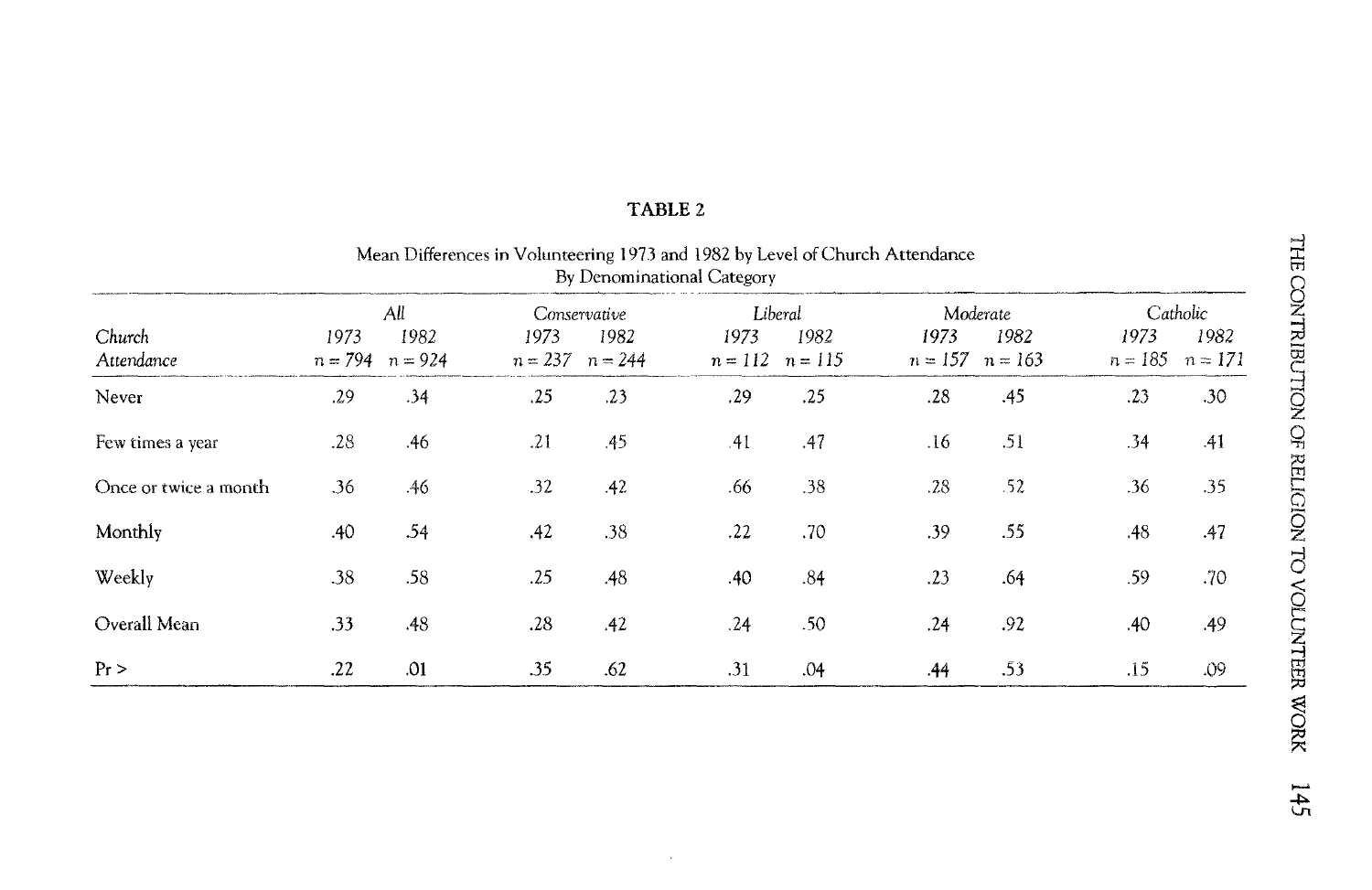#### **146** SOCIOLOGY OF RELIGION

The other columns in the table report differences in the mean levels of volunteering for 1973 and 1982 for each denominational category, by frequency of church attendance. Among young adult conservative Protestants, frequency of church attendance is related to volunteering, but the relation is curvilinear: those who attended church very frequently were as unlikely to volunteer as those who never attended. By 1982, this relation had become linear such that the most frequent church attenders were the most likely to volunteer, but the differences (at least in this sample) are not significant. The third column shows that, among young liberal Protestants, the most significant difference as far as volunteering is concerned was that between casual church attendance (i.e., once or twice a month) and never attending. By the time liberal Protestants reached middle age, the relation had become more linear and the difference between frequent church attendance and never attending church is more striking. The large group of moderate Protestants were unaffected by frequency of church attendance in either wave of the study. Young adult Catholics who attended church weekly were more likely than infrequent attenders to volunteer, and the difference had become more marked by the time they reached middle age.

#### *Religion and Volunteering Over the Life Course*

The data presented thus far suggest quite strongly that the impact of church attendance on volunteering varies not only by denomination but, within each denomination, by life-course stage. In the final part of our analysis, we test our hypotheses concerning the impact of religious socialization on volunteering. We expect that children reared in religious families will be more likely to develop the habit of volunteering. The family is not the only source of socialization into participation values; the school is important, too (Hodgkinson and Weitzman 1992:270). Therefore, we also test for the effect on adult volunteering of participation in high school extra-curricular activities. We also expect that volunteering in the early adult years will be influenced by the degree of integration of the respondent into the church during those years.

Turning to volunteering in middle age, we expect to find considerable consistency across waves and therefore predict that those who volunteered in 1973 will be more likely to volunteer in 1982. Our major hypothesis, however, concerns the impact of church activism. We expect to find that church activism subsequent to 1973 had a positive impact on change in volunteering. That is, those who participated in the church between 1973 and 1982 were likely to increase their volunteering, while those who did not participate in their church were likely to decrease their volunteering over its 1973 amount.

Table *3* shows that parent's church attendance had a significant, albeit weak, impact on volunteering in 1973 for the conservative Protestants, but this is the only religion variable to have any impact on the volunteer rates of this group.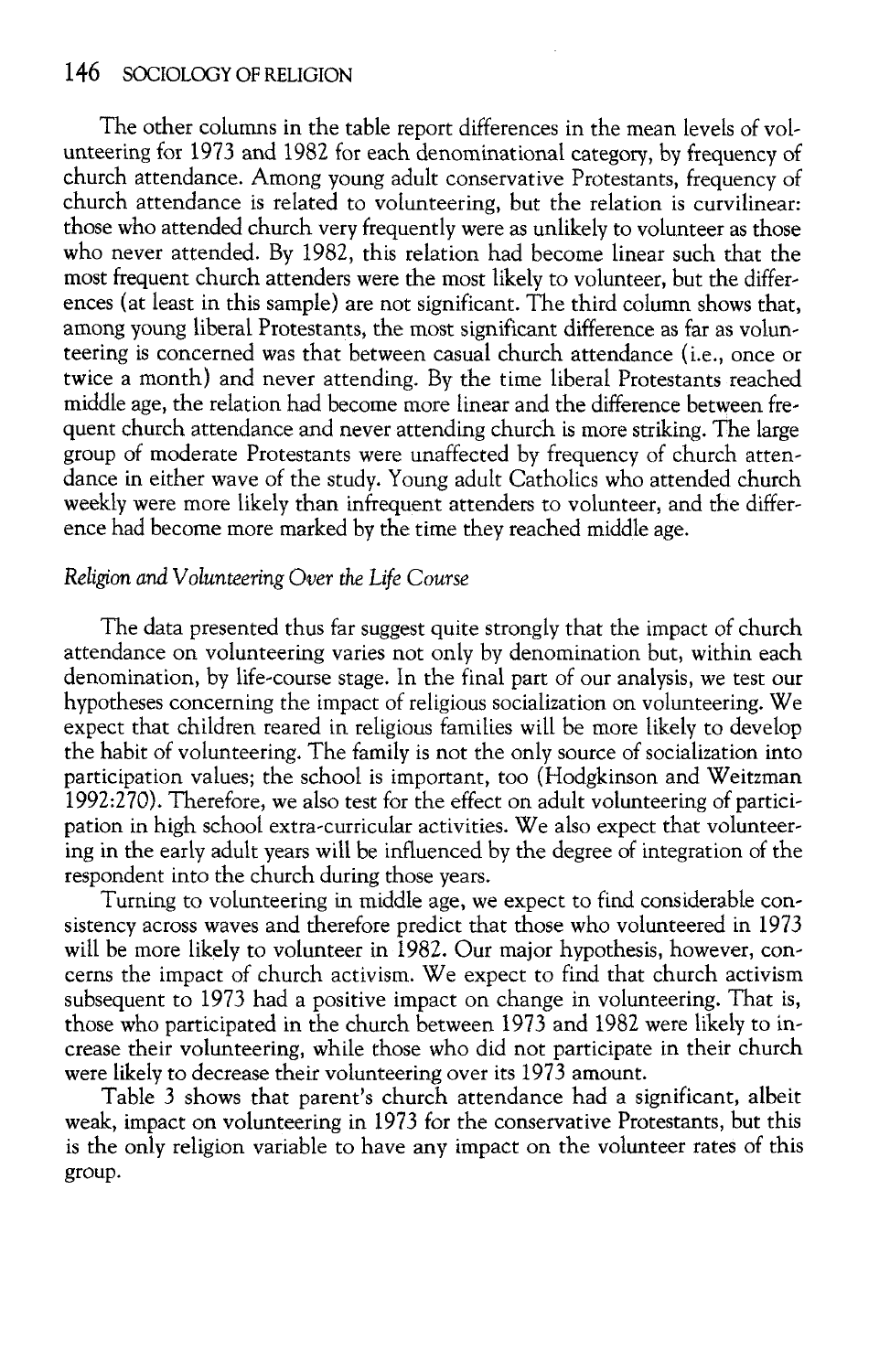|--|--|

|                            | Conservative |          | Liberal |          | Moderate |          | Catholic |          |
|----------------------------|--------------|----------|---------|----------|----------|----------|----------|----------|
|                            | 1973         | 1982     | 1973    | 1982     | 1973     | 1982     | 1973     | 1982     |
| Parent's Church Attendance | $.13*$       | .06      | $-.02$  | $-.04$   | .08      | .11      | $-.11$   | $-11$    |
| High School Participation  | $.02*$       | .03      | .06     | .13      | .05      | $.23***$ | $.33***$ | $.15***$ |
| 1973 Church Activism       | .05          |          | $-.05$  | an mara  | .01      |          | $.17***$ |          |
| 1973 Volunteer             |              | $.18***$ |         | $.36***$ |          | $.30***$ |          | .14      |
| 1982 Church Activism       |              | .04      |         | $.16***$ |          | .06      |          | $.15*$   |
| Occupation (1982)          |              | .09      |         | .16      |          | $-10$    |          | .03      |
| Education (1982)           |              | .06      |         | $-.05$   |          | .07      |          | .19*     |
| Parental Status (1982)     |              | $.16*$   |         | .09      |          | $-11$    |          | $.14*$   |
| N                          | 267          | 221      | 121     | 102      | 185      | 147      | 208      | 182      |
| $R^2$                      | .04          | .11      | .01     | .22      | .01      | .20      | .15      | .20      |

OLS Regression Estimates of Volunteering in i 973 and 1982 By Denominational Category

 $*$  *p* < .01  $\leq$  **?** 

\*\*\*  $p < .001$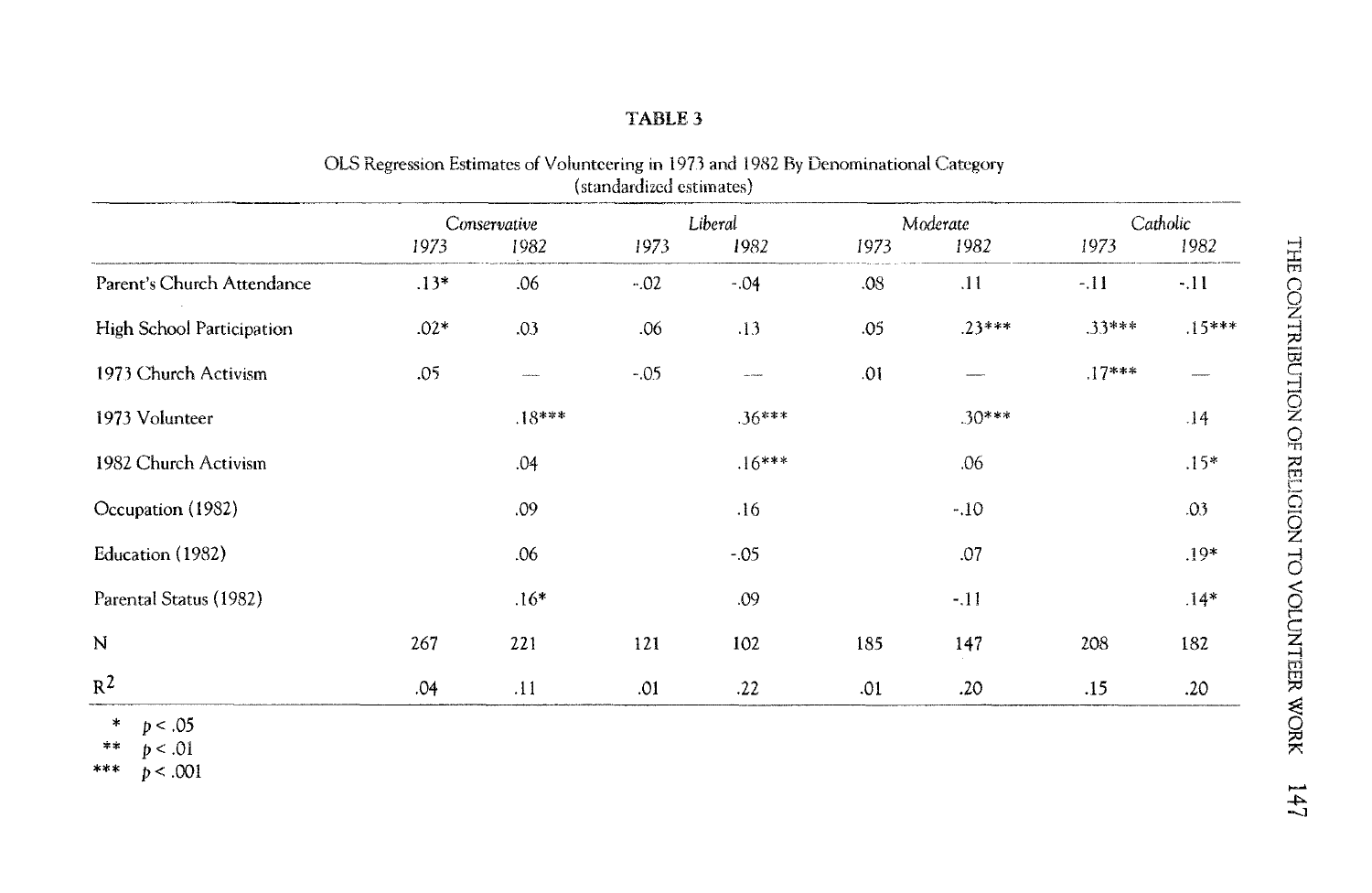The second two columns in Table 3 show how different the pattern of volunteering is for liberal Protestants. None of the variables intended to capture early socialization predicts 1973 volunteering. Nor did they have a direct effect on 1982 volunteering. The relation between volunteering in the 1973 and 1982 waves is very strong for liberals, but the seeds were not planted by early religious activity. The picture is different in the third wave, however, for the relation between church activism in 1982 and volunteering in 1982 is positive, indicating that religion had helped boost volunteering over its 1973 level. The fifth and sixth columns in Table 3 show that moderate Protestants resembled conservative Protestants more than any other group. Their volunteering was unaffected by either the religious activism of their parents or their own religious activism in the second wave, and subsequent church activism did nothing to either increase or decrease volunteer levels between ages 26 and 35.

The seventh and eighth columns show that the Catholics resembled most the liberal Protestants. In contrast to either moderate or conservative Protestants, Catholics active in their church between 1973 and 1982 were likely to increase their volunteering over their 1973 levels. One striking difference between Catholics and liberals is that high school social participation encouraged volunteering later in life. Analysis of the relation between high school social participation, church activism, and volunteering in 1973 (not shown) reveals that, net of the effects of parent's church attendance, high school social participation had both a direct effect on volunteering in 1973 and an indirect effect, through its positive impact on church activism in 1973. Catholics appear to have gained from their schools what members of no other denominational category receive  $-$  a disposition to be socially active in both church organizations and in more secular volunteer work. It is striking that only for Catholics and conservative Protestants were high school activities an influence on volunteering. The interpretation of this relation might not, however, be the same. In the case of conservative Protestants in 1965, before the rise of conservative Protestant "academies," much of this schooling would have been secular and therefore social involvement in the school pulled this group of conservatives away from theological doctrine into volunteering. For most of the Catholics in 1965, on the other hand, most of this schooling would have been parochial, reinforcing theological doctrine encouraging "good works."

# **DISCUSSION**

The data presented in this paper indicate that the relation between religion and volunteering is much more complex than previously believed. It is not always true that people reared in religious homes are more likely to volunteer than those reared by non-religious parents. Only among conservative Protestants does parental religiosity have any impact on young adults' volunteering, but those adult's own church activism turns out to have no subsequent impact. We will return to this issue below. The data do support the theory that social integration encourages volunteering. However, this again is not true for all religious denominations. Church activism increases the likelihood of volunteering only among Catholics (in both waves) and liberal Protestants (in their mid-thirties). Social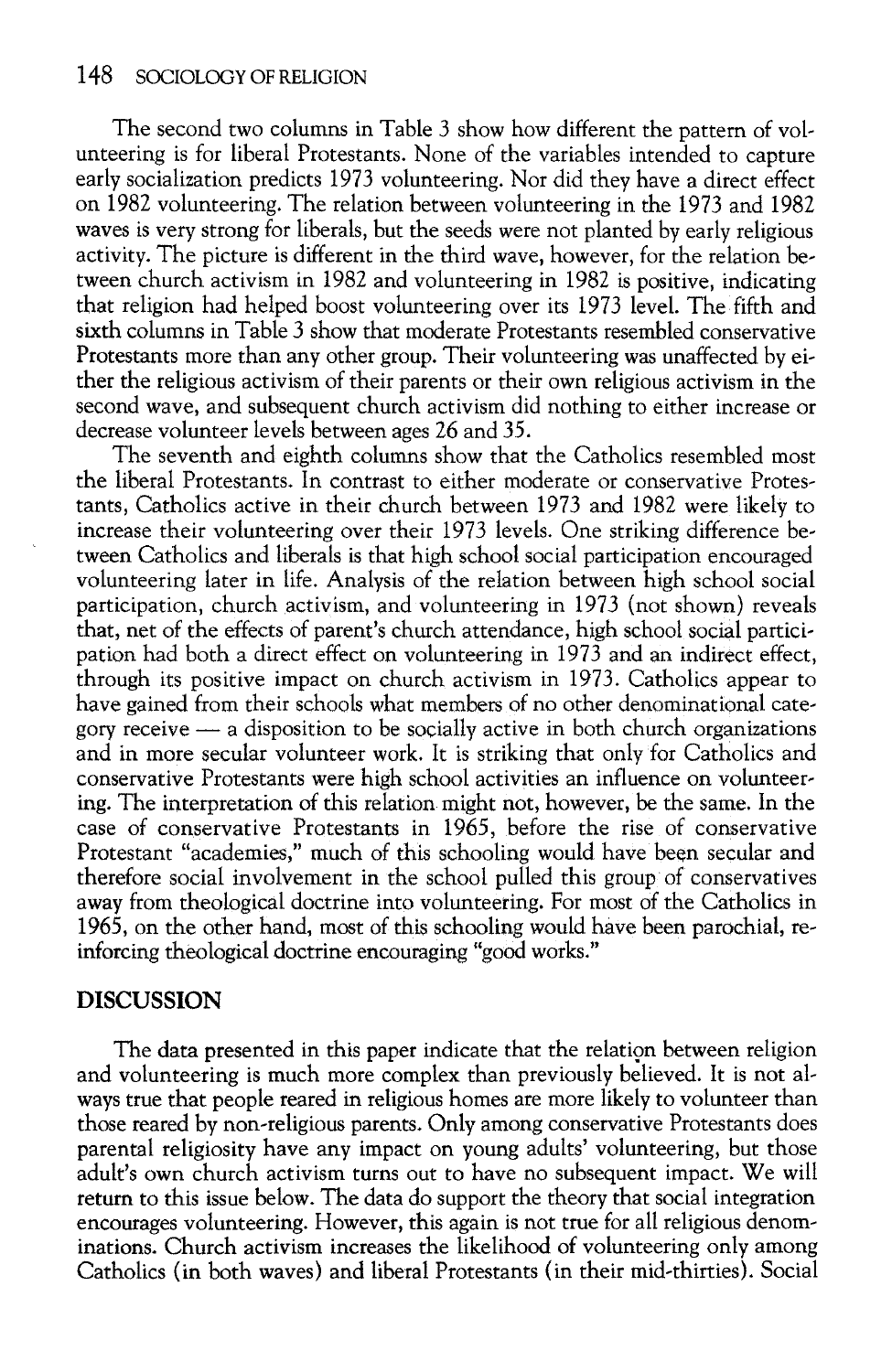integration into the church has no impact on the likelihood of volunteering among either conservative or moderate Protestants.

How can these denominational differences in the impact of church activism on volunteering be explained? The data reported in Table 2 indicate that among young conservative Protestants volunteering is curvilinearly related to degree of integration into the church. Very frequent church attenders are as unlikely to volunteer as those who never attend. This would suggest that conservative churches do indeed discourage more "secular" activities among their more committed members, as others have argued. Conservative Protestant churches provide their members with a rich array of opportunities to "volunteer." They are, if anything, more communal than moderate and liberal Protestant churches (Roozen et al. 1984:241-245). However, a greater proportion of their organizational activities cater to their own members, are aimed at maintaining the social fabric of the church, or are thinly-disguised missionary enterprises. This type of activity relies heavily on voluntary labor.

The idea that church activism affects the type, rather than the amount, of volunteering thus appears to have some foundation. This can be substantiated by looking at the other question on volunteering contained in the Youth~ Parent Socialization study, Recall that, in this case, respondents were asked whether they did volunteer work. No reference is made to community problems and a prompt is provided for "church connected groups." A comparison between responses to this question and responses to the earlier volunteerism question is instructive. In the earlier version of the volunteer question, the code for "church organizations" elicited only two responses in 1973 and one response in 1982. The code for "church-connected groups" under the differently-worded volunteering question in 1982 elicited 22.2 percent of all responses, by far the largest category, followed by "school-related" (16.0 percent) and "youth-oriented" (15.8 percent). The combination of a slightly differently worded volunteering question and a different coding scheme, placing responses into categories of organizations rather than areas (e.g., health), boosted the count of church-related volunteering.

A comparison by denominational group of responses to the two questions in 1982 shows no difference for conservative Protestants (their mean score was .42) on the community problems variable and .42 on the "volunteer work" variable). Both liberal Protestant and Catholic respondents reported higher "volunteer work" scores than "community problems" scores. However, the inclusion of church~rel.ated groups as a volunteer option alters the pattern of association between church attendance and volunteering. Whereas church attendance made no difference to the "solve community problems" volunteer variable within the conservative Protestant group, it has a definite impact on the "volunteer work" variable. The mean volunteer rate for conservative Protestants who never attend church is .38; for the conservative Protestants who attend church weekly the mean volunteer rate is .71. (This difference is significant at the .035 level.) The conclusion is obvious: conservative Protestants do volunteer work more if they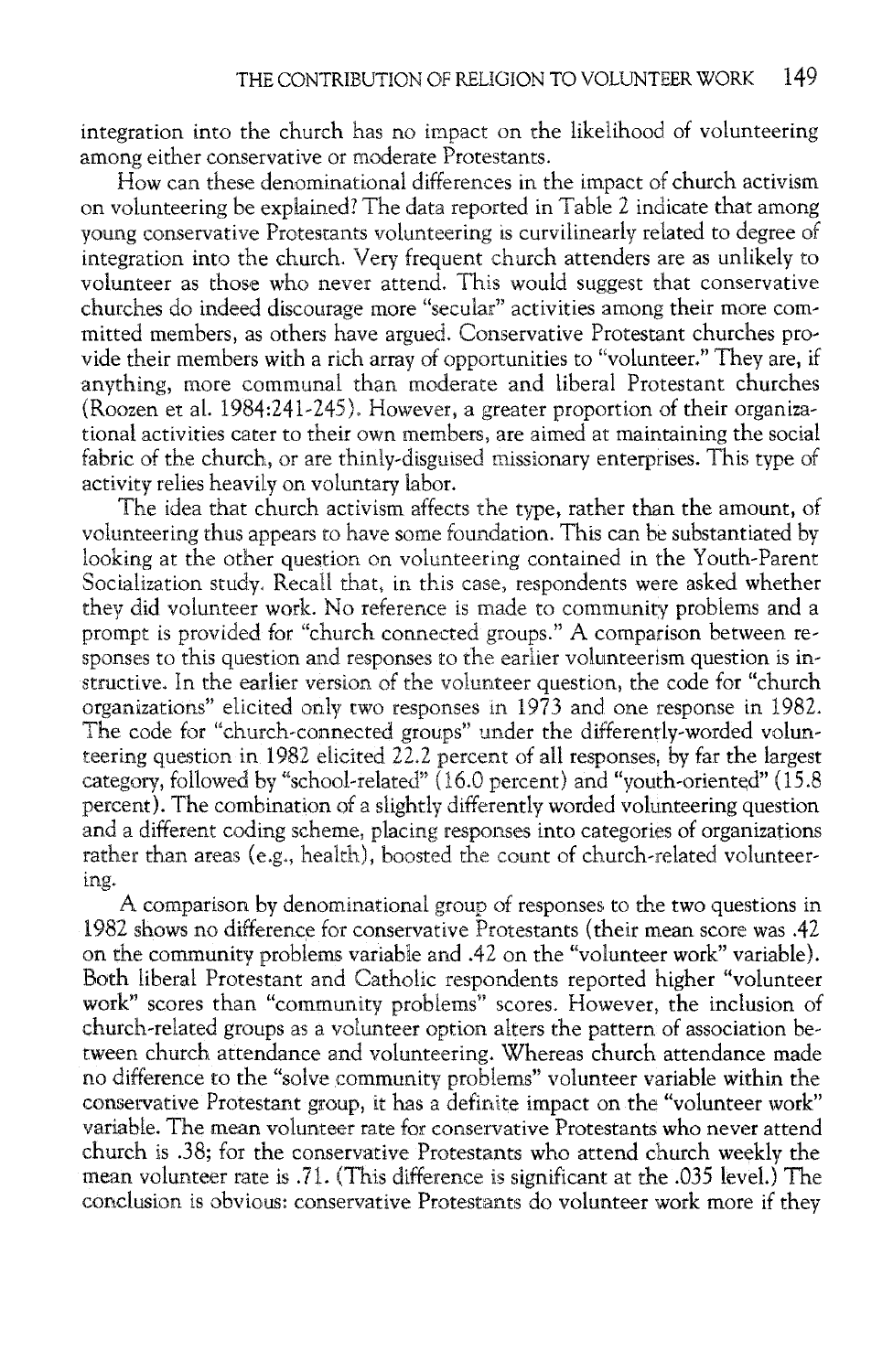#### 150 SOCIOLOGY OF RELIGION

are integrated into the church, but what they volunteer for is church maintenance work.3

Within the Catholic community, church involvement has a positive effect on volunteering in both early adulthood and in middle age. The fact that the weekly mass is "[t]he focal point of Catholic religious life" (Gallup and Castelli 1987:26) might help explain this. Frequent and regular participation in church activities is considered a more accurate measure of faith and requirement for sal, vation among Catholics than is the case in other denominational groups (Glock and Stark 1965:104). This in itself would not entirely account for the fact that Catholics are the only young adults for whom variation in church activism makes a difference. Catholics come closest to the stereotypical image of the connection between religiosity and good works. They are a religious denomination in which volunteering is encouraged and where frequent church attendance, even for young people, is strongly encouraged as a sign of commitment. The various Protestant groups, on the other hand, either do not mandate secular volunteer work, preferring to leave it to the conscience of the individual, or do not place a high premium on church attendance.

#### REFERENCES

- Clary, E., and M. Snyder. 1991. A functional analysis of altruism and prosocial behavior: The case of volunteerism. In *Prosocial Behavior: Volume 12 of Review of Personality and Social Psychology,*  edited by M. Clark, 119-148. Newbury Park, CA: Sage Publications.
- Clydesdale, T. 1990. Soul-winning and social work: Giving and caring in the evangelical tradition. In *Faith and philanthropy in America,* edited by R. Wuthnow, V. Hodgkinson and Associates, 187-211. San Francisco: Jossey-Bass.
- Curtis, J., E. Grabb, and D. Baer. 1992. Voluntary association memberships in fifteen countries. *American Sociological Review* 57:139-152.

 $3$  When it comes to the liberal Protestants, the interesting finding is that the impact of church activism is not felt until they reach middle age. Liberal Protestants are the most likely to have been taught by their parents that religion should inspire social action. Indeed, as Wood ( l990a) has suggested, children of liberal Protestant parents are the most tempted to replace religious activism with secular activism. If this is true, the relation between church attendance and volunteerism should be quite strong for this group. However, it only appears once the group reaches middle age. Among young liberal Protestants volunteering is at the lowest rate of all the denominational groups, and those who do volunteer are casual church attenders (once or twice a month) rather than frequent church attenders. Perhaps the more committed liberal Protestants have interpreted their "social action" teachings more broadly than helping with (local) community problems. The titning of the interviews ( 1973) might not be without significance here, for it was a period of considerable social and political upheaval in which liberal churches became heavily involved in broad civil rights and peace movement issues. By 1982, issues had become more local. Social action was now focused on community building and "points of light" initiatives. The connection between the (local) congregation and volunteerism had been restored. Another explanation for the difference among liberals in church activism effects over the two waves is that, in the late 1960s and early 1970s, liberals controlled the social agenda. Variations in religious intensity made little difference in such a climate. By 1982, however, liberals had lost control of the social agenda and had become something of a minority group, thus increasing the significance of integration into the church - under these "minority" conditions, inactive liberals would be pressured away from volunteering, and only the really committed would continue.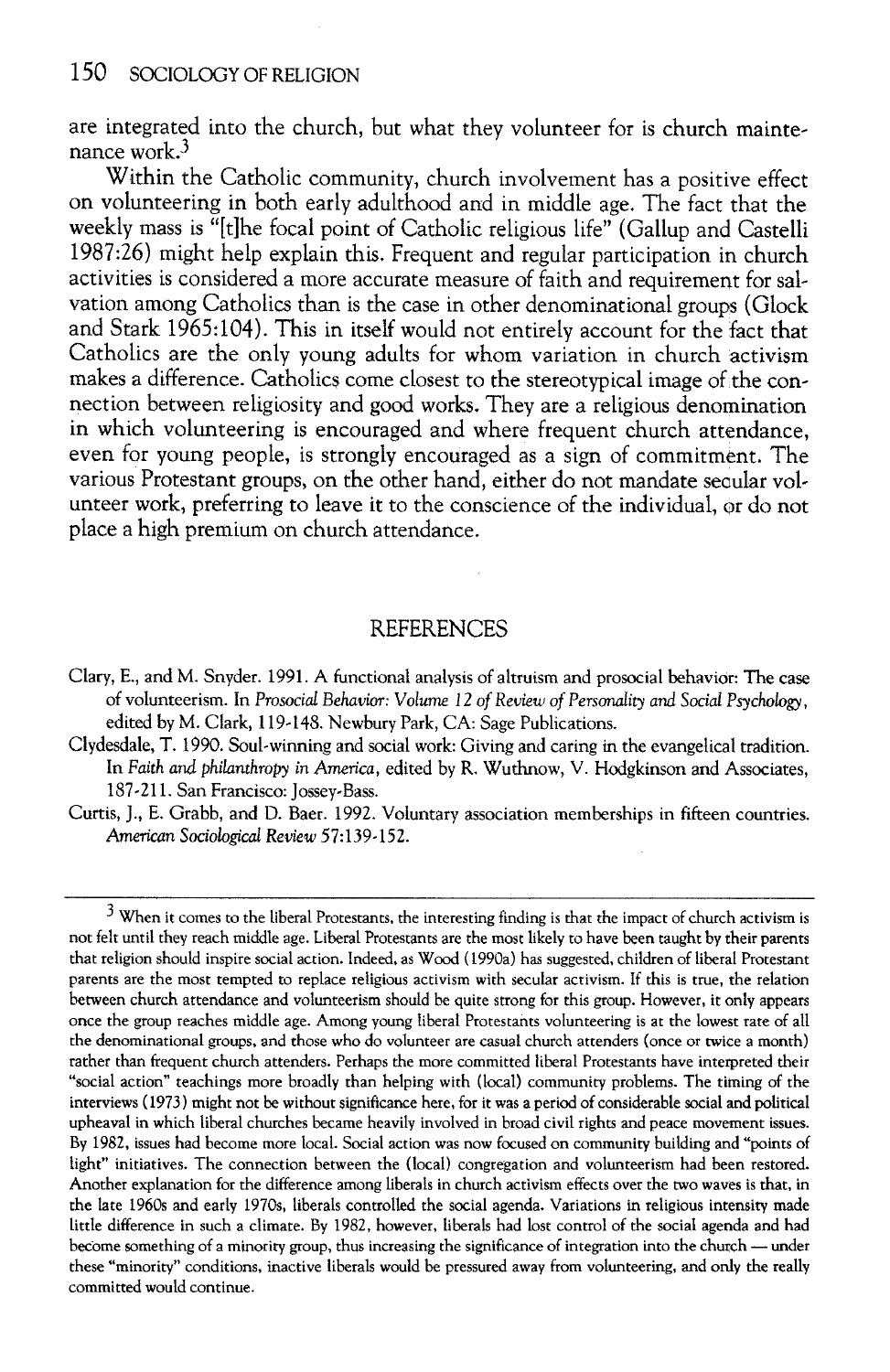- Fee,}., A. Greeley, W. McCready, and T. Sullivan. 1981. *Young Catholics: A report to the Knights of Columbus.* Los Angeles: Sadlier.
- Fischer, L., and K. B. Schaffer. 1993. *Older volunteers.* Newbury Park, CA: Sage Publications.
- Gallup, G., and J. Castelli. 1987. *The American Catho1ic people: Their beliefs, practices, and values.*  New York: Doubleday.
- Glock, C., and R. Stark. 1965. *Religion and society in tension*. Chicago: Rand McNally.
- Greeley, A., and P. Rossi. 1966. *The education of Catholic Americans*. Chicago: Aldine Publishing Co.
- Iannaccone, L. 1994. "\X!hy strict churches are strong. *American Journal of Sociology* 99: 1180-1212.
- Lazerwitz, B., and M. Harrison. 1979. American Jewish denominations. *American Sociological Review* 44:656-666.
- Hayghe, H. 1991. Volunteers in the U.S.: Who donates their time? *Monthly Labor Review* 114:16- 24.
- Hodgkinson, V. 1990. The future of individual giving and volunteering: The inseparable link between religious community and individual generosity. In *Faith and philanthropy in America,*  edited by R. Wuthnow, V. Hodgkinson, and Associates, 284-312. San Francisco: Jossey-Bass.
- Hodgkinson, V., and M. Weitzman. 1992. *Giving and volunteering in the United States.* Washington, DC: Independent Sector.
- Hodgkinson, V., M. Weitzman, and A. Kirsch. 1988. From *belief to commitment: The activities and finances of religious congregations in the United States.* Washington, DC: The Independent Sector.
- \_\_ . 1990. From commitment to action: How religious involvement affects giving and volunteering. In Faith and philanthropy in *America*, edited by R. Wuthnow, V. Hodgkinson, and Associates, 93-114. San Francisco: Jossey-Bass.
- Hoge, D., and F. Yang. 1994. Determinants of religious giving in American denominations. *Review of Religious Research* 36:123-148.
- Hoge, D., E. Perry, and G. Klever. 1978. Theology as a source of disagreement about Protestant church goals and prioriti.es. *Review of Religious Research* 19:116-138.
- Jennings, M. K., and R. Niemi. 1981. Generations and politics: A panel study of young adults and their *parents.* Princeton, NJ: Princeton University Press.
- McManus, W. 1990. Stewardship and almsgiving in the Roman Catholic tradition. In *Faith and philanthropy in America,* edited by R. Wuthnow, V. Hodgkinson, and Associates, 115-133. San Francisco: Jossey-Bass.
- Mock. A. 1992. Congregational religious styles and orientation to society: Exploring our linear assumptions. *Review of Religious Research* 34:20-33.
- Moen, P., D. Dempster-McClain, and R. Williams, Jr. 1989. Social integration and longevity. *American ]oumal of Sociology* 54:635-648.
- Pearce, J. 1993. *Volunteers: The organizationai behavior of unpaid workers.* New York: Routledge.
- Roozen, D.,. W .. McKinney, and J. Carroll. 1984. *Varieties of religious presence:* Mission *in public life.*  New York: Pilgrim Press.
- Watt, D. 1991. United States: Cultural challenges to the voluntary sector. ln *Between states and marlcets: The voluntary sector in comparative perspective,* edited by R. Wuthnow, 243-287. Princeton, NJ: Princeton University Press.
- White, R. 1968. Toward a theory of religious influence. Pacific *Sociological Review* 7:23-28.
- Wood, J. 1990a. Liberal Protestant social action in a period of decline. In Faith and philanthropy in *America,* edited by R. Wuthnow, V. Hodgkinson, and Associates, 165-186. San Francisco: jossey-Bass.
	- \_\_ . l990b. Altematives to religion in the promotion of philanthropy. In *Faith and philanthropy in America,* edited by R. Wuthnow, V. Hodgkinson and Associates, 255-271. San Francisco: Jossey-Bass.